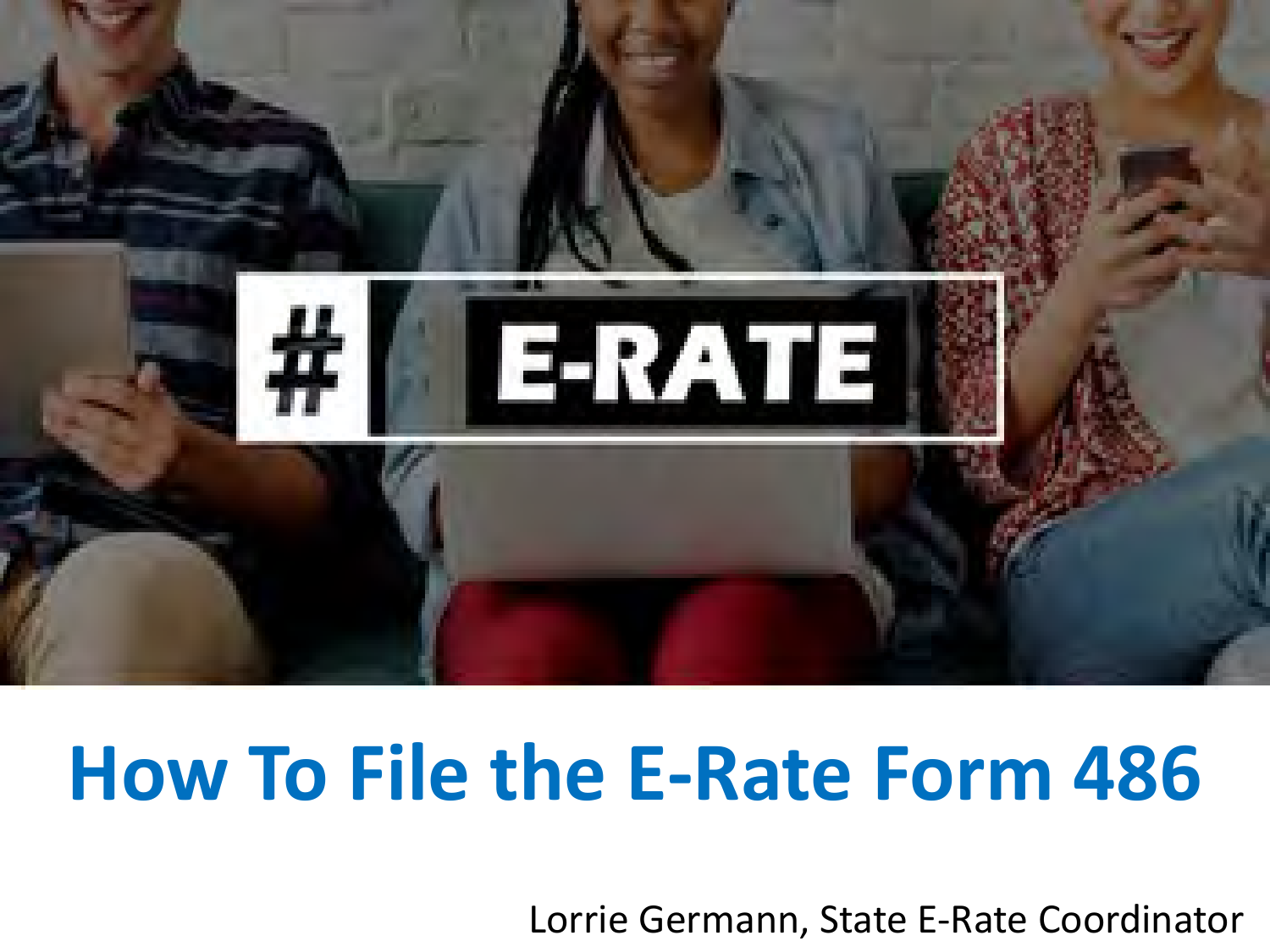# Form 486 Overview

#### • **Form 486 has two purposes**:

- It informs the SLD that they are authorized to pay invoices (either BEAR or SPIFs), and
- It informs the SLD that your library is CIPA compliant
- **Can only be filed after the FCDL has been issued (after funding has been committed)**
- **BEAR and vendor (SPI) invoices cannot be paid until the Form 486 has been submitted**
	- FY 2018 BEARs and SPIs can't be submitted until July 1, 2018
- **Vendors will** *usually* **not discount bills until the Form 486 has been submitted/approved**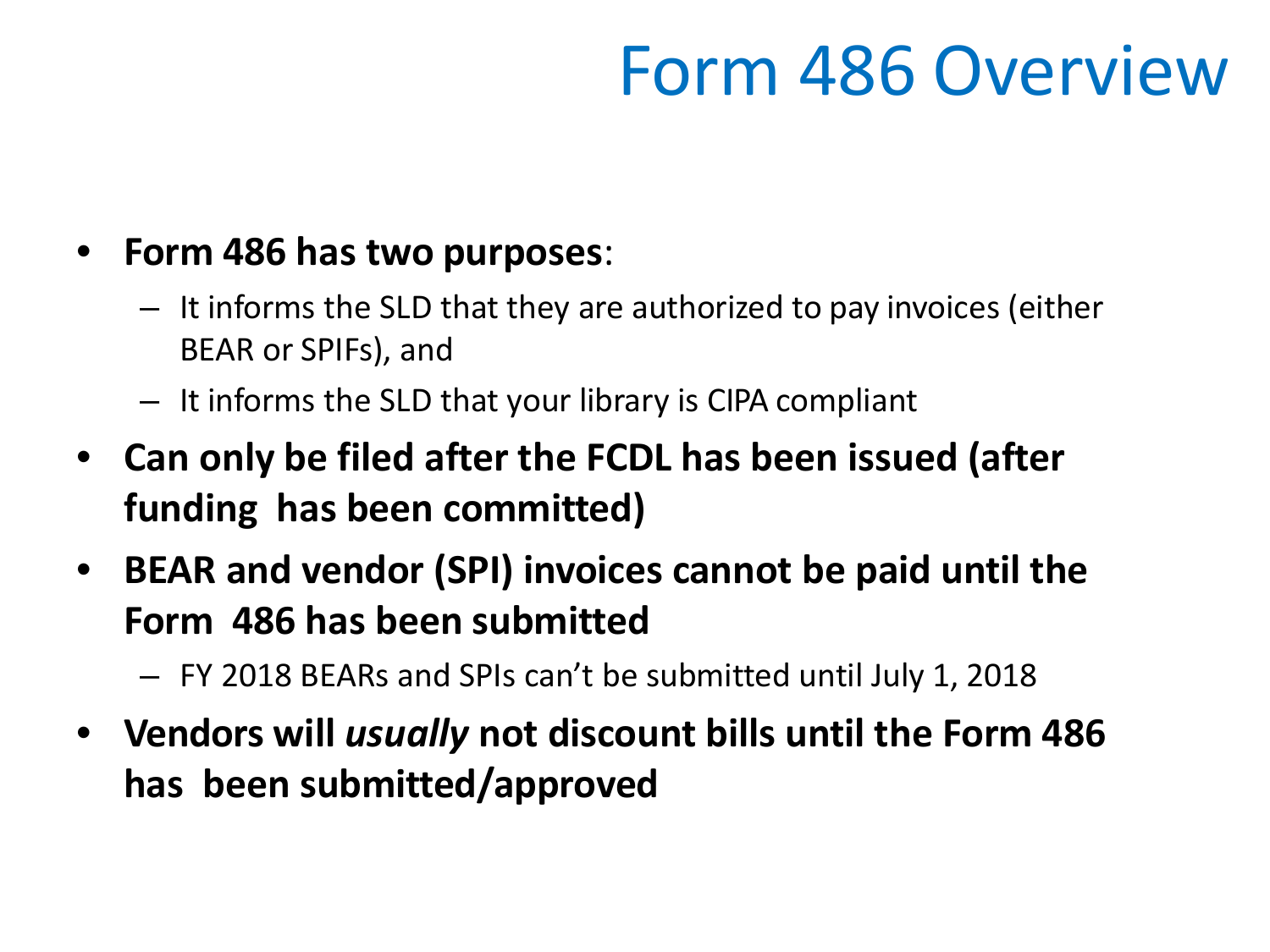# Form 486 in EPC

- **All Form 486s must be filed in the EPC portal**
- **Form 486 Approval Letters are e-mailed to applicant**
	- Letters also are available under Notifications on the EPC Landing Page
	- No paper 486 Approval Letters will be mailed

### • **Form 486 is streamlined**:

- Form pre-populates FRNs and service start dates based on the approved 471(s)
	- Applicants will select relevant FRNs and will not enter any newdata
- Certifications will change based on applicant type (school, library or consortium)
- Form is short, and the easiest of all the E-Rate applications
- **Vendors will receive 486 Notifications in their vendor portal**s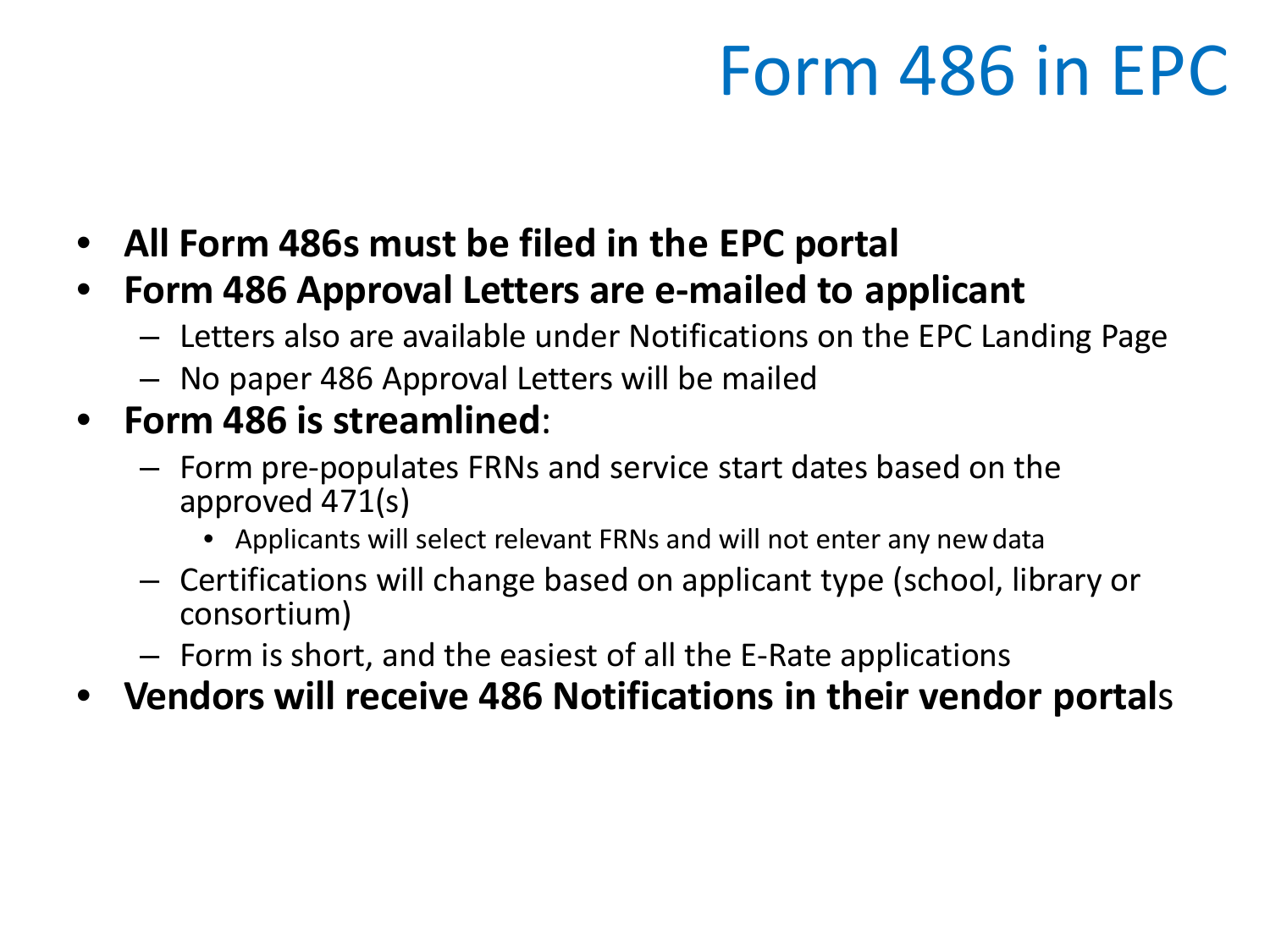# Deadline for Filing Form 486

- **120 days after FCDL date or Service Start Date listed on Form 486, whichever is later**
	- For Category 1 FRNs, the earliest deadline is usually October 29<sup>th</sup>, which includes funding letters issued on/before July 1st.
- **Penalty for late Form 486 filing**:
	- USAC adjusts the Service Start Date to 120 days from the Form 486 filing date
		- Essentially this means USAC will deduct 1 months' worth of funding for each 30 days that the 486 is submitted late
	- **If the deadline is missed, USAC will issue a '486 Urgent Reminder Notice' in EPC Newsfeed**
		- Applicants then have 15 additional calendar days to submit the 486 without penalty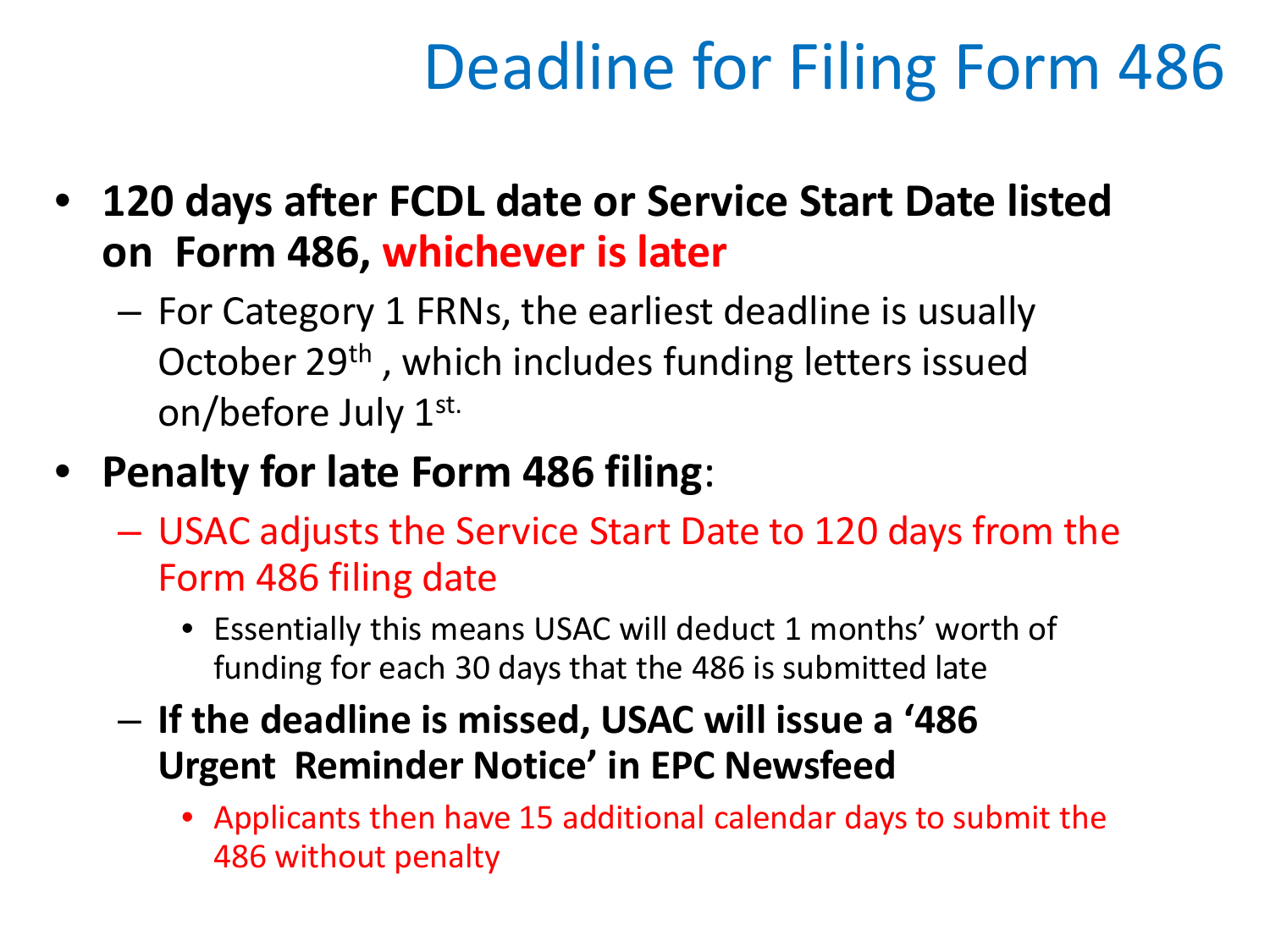## Finding the Form 486 in EPC

After the FCDL has been received, you may file the Form 486. Go to the USAC webpage at <https://www.usac.org/e-rate/>, and log into EPC. From your Landing Page, click on FCC Form 486 in upper right corner.

| <b>My Landing Page</b>             |                                                | Website   Contact Us   Help | Funding Request Report   FCC Form 470   FCC Form 471   FCC Form 486   FCC Form 500   SPIN Change  <br>Appeal   Service Substitution   Hurricane Impact Designation   Manage My Organization   USAC |                     |
|------------------------------------|------------------------------------------------|-----------------------------|----------------------------------------------------------------------------------------------------------------------------------------------------------------------------------------------------|---------------------|
| n Tung<br>Welcome, Education Plus! | <b>Universal Service</b><br>Administrative Co. |                             |                                                                                                                                                                                                    |                     |
| <b>Notifications</b>               |                                                |                             |                                                                                                                                                                                                    |                     |
| <b>Notification Type</b>           | Please select a value                          | ۰                           | Status <sup>O</sup> All<br>Generated                                                                                                                                                               |                     |
| <b>Funding Year</b>                | - Select a Funding Year --                     | $\overline{\phantom{a}}$    | Not Generated                                                                                                                                                                                      |                     |
| <b>Notification</b>                | <b>Description</b>                             | <b>Issued Date</b>          | <b>Generated By</b>                                                                                                                                                                                | <b>Generated On</b> |
|                                    |                                                | No items available          |                                                                                                                                                                                                    |                     |
|                                    |                                                |                             |                                                                                                                                                                                                    |                     |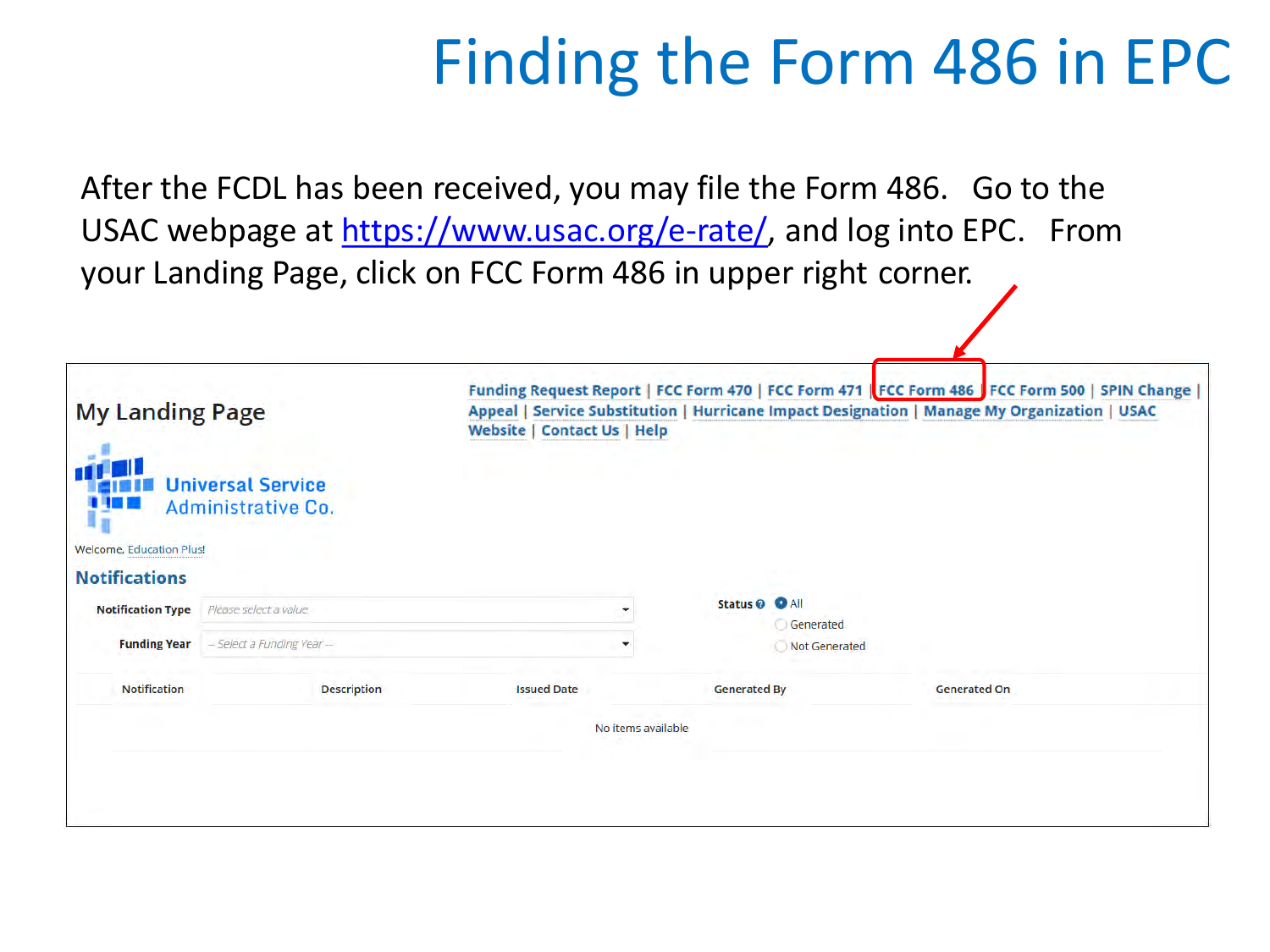# Nickname/Contact Name

| <b>Create FCC Form 486</b>                                                                               |                    |               |                                        |                 |  |
|----------------------------------------------------------------------------------------------------------|--------------------|---------------|----------------------------------------|-----------------|--|
|                                                                                                          |                    |               |                                        |                 |  |
| <b>General Information</b>                                                                               | <b>Select FRNs</b> | Detailed Info | Certification                          | Preview         |  |
| <b>Submitting Organization Details</b>                                                                   |                    |               |                                        |                 |  |
| <b>Local County Public Library</b>                                                                       |                    |               | BEN: 130079                            |                 |  |
| 123 Main St.                                                                                             |                    |               | FCC Registration Number: 0020669420    |                 |  |
| Any Town, OH 45000                                                                                       |                    |               |                                        |                 |  |
| 555-222-0000<br>jane.doe@mylib.org                                                                       |                    |               | Select the Funding Year                |                 |  |
| <b>FCC Form 486 Details</b><br>Nickname: This is something you make up.<br>Nickname*<br>FY2022 Cat 1 & 2 |                    |               | <b>Funding Year*</b><br>2022           |                 |  |
| <b>Contact Information</b>                                                                               |                    |               | <b>Contact Person: Select from one</b> |                 |  |
| <b>Main Contact Person *</b>                                                                             |                    |               | of the EPC users by typing the         |                 |  |
|                                                                                                          |                    |               | first few letters of the person's      |                 |  |
| Please select a main contact person by typing the contact person's name or email address.                |                    |               | first name. Click on "Continue"        |                 |  |
| <b>CANCEL</b>                                                                                            |                    |               |                                        | <b>CONTINUE</b> |  |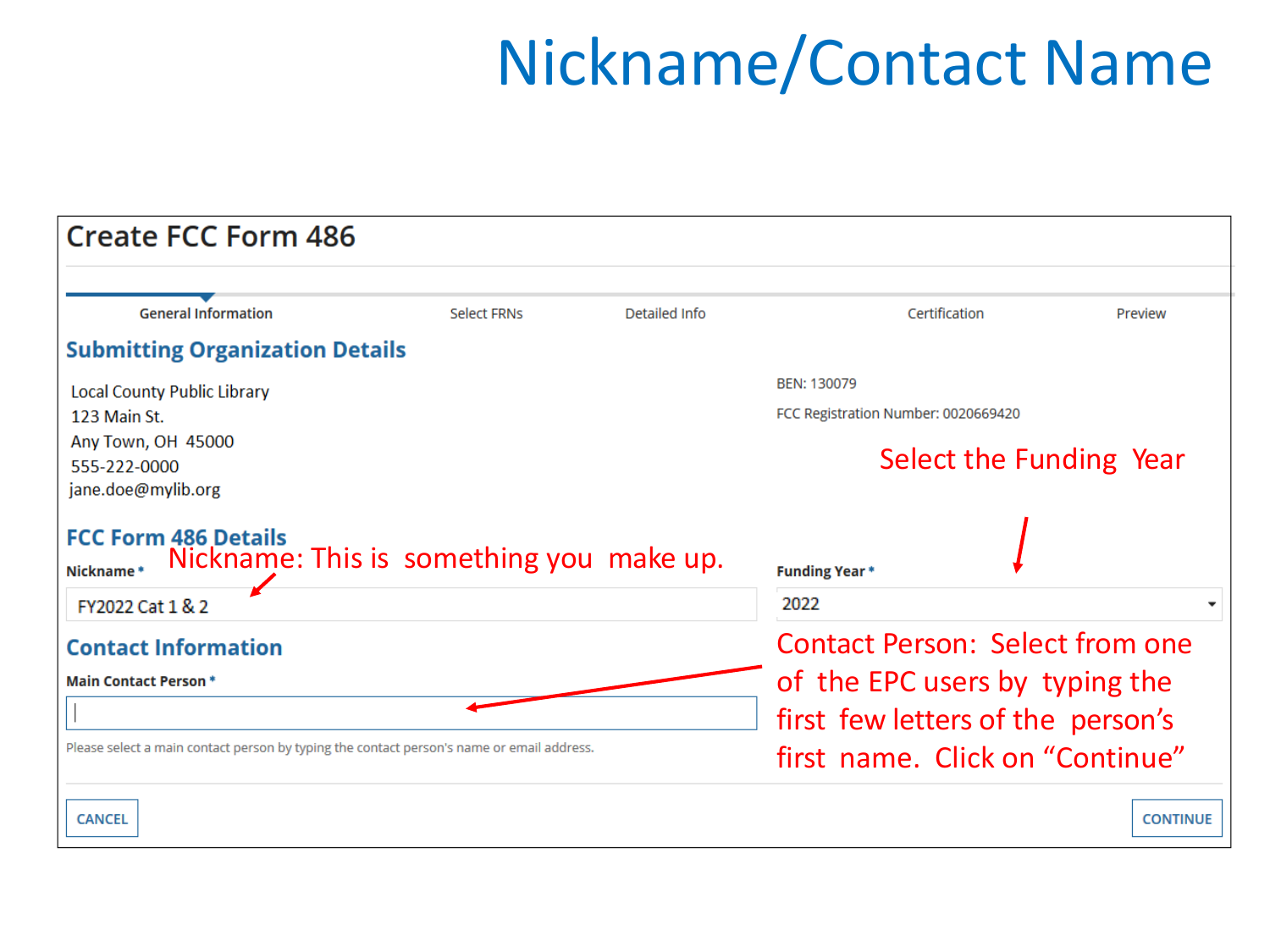# Selecting FRNs: Don't User Filter

**Note on Filter: You do NOT need to use the Filter;** the FRNs that have been funded for FY2022 will display at the bottom of the screen. The Filter is only available if you have a long list of FRNs and need to search for a single one.

Also, you can include **BOTH** Category 1 and Category 2 FRN's on the same 486.

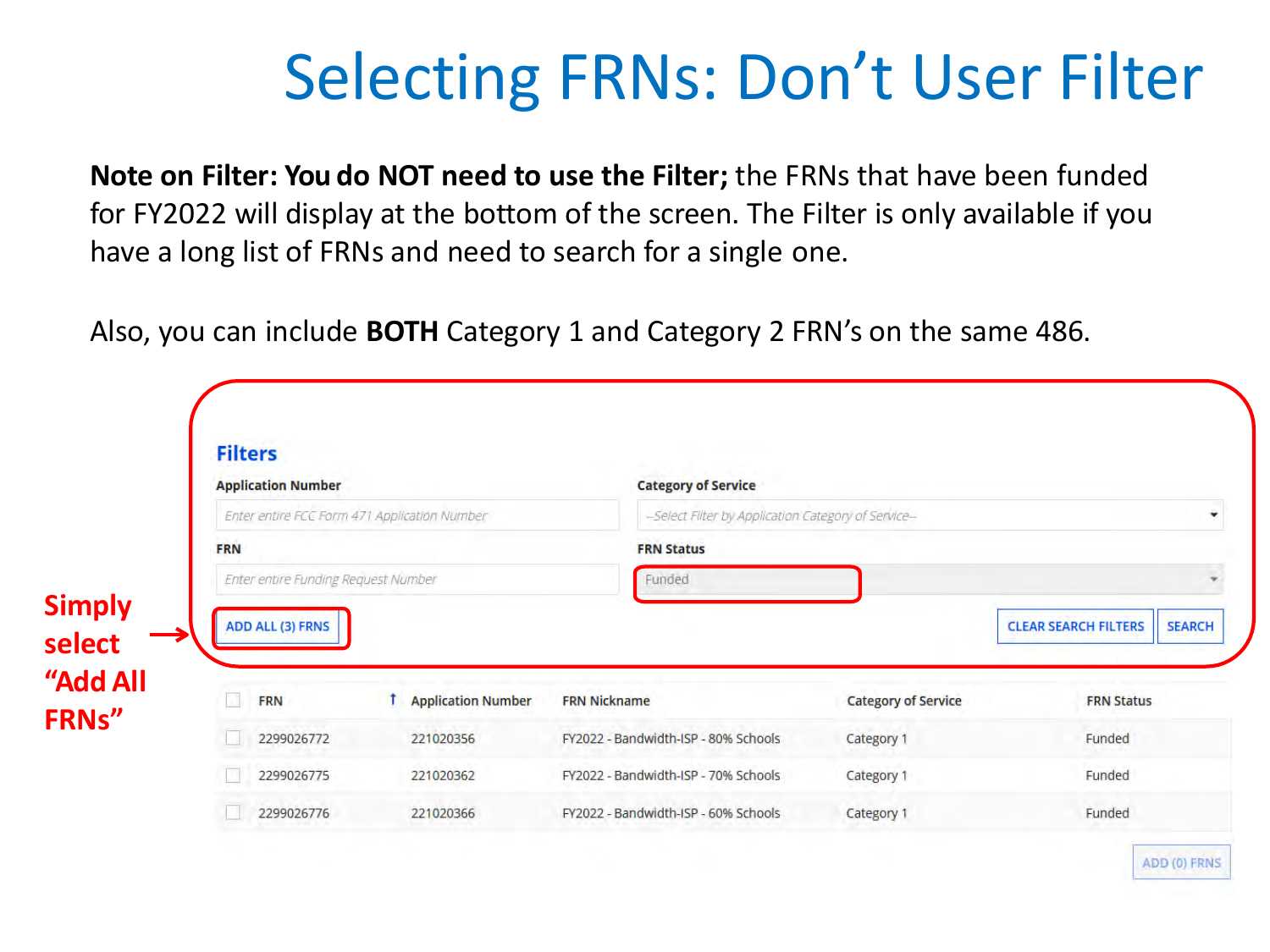# Adding FRNs

Click "Add ALL FRNs" and the FRNs will be moved to the "Selected FRNs" list at the bottom of the page.



#### Click **Continue**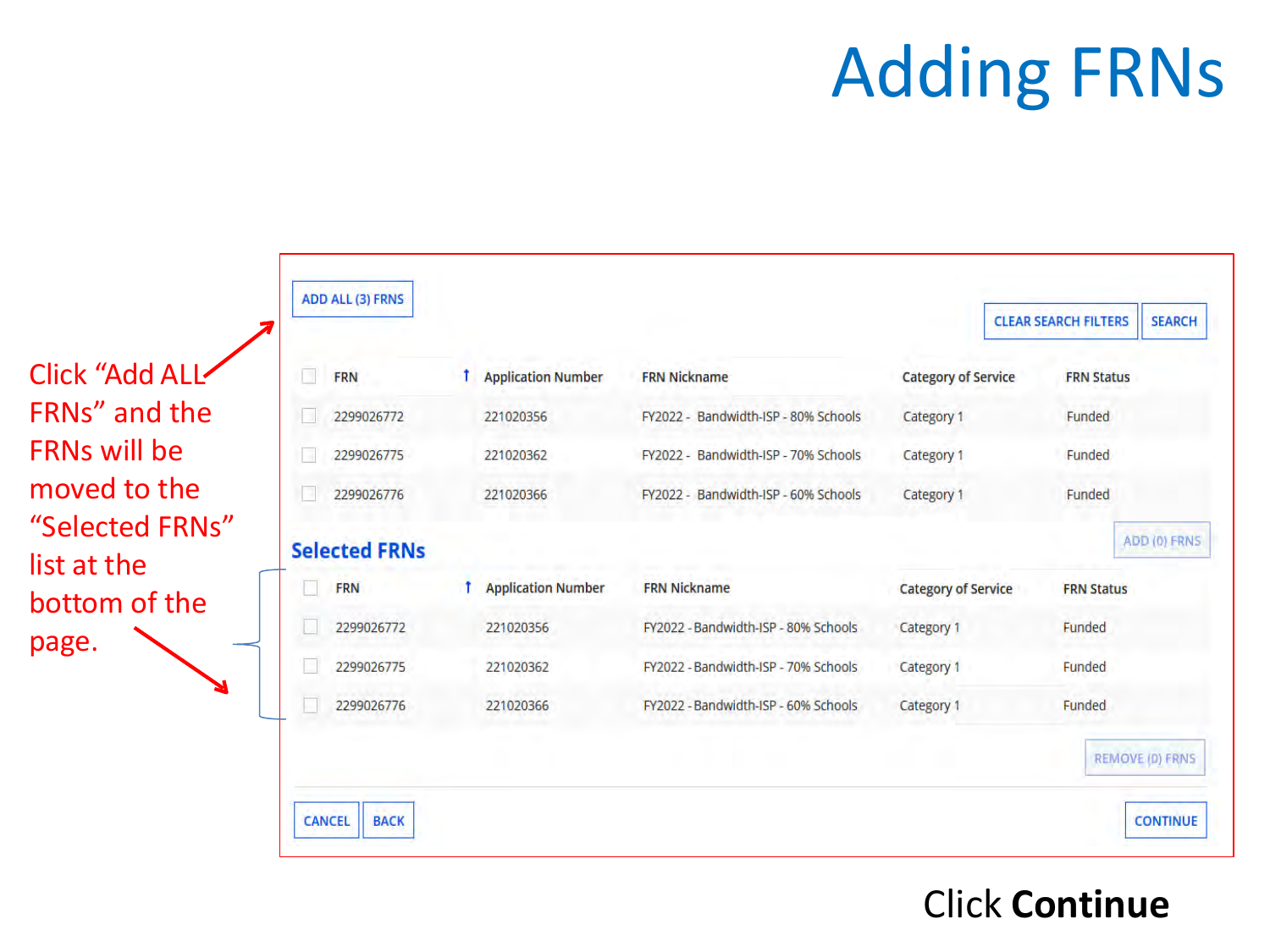## Confirm that Data is Accurate

#### **Service Information**

Please confirm that the information below is complete and accurate for the service(s) that you are confirming. Although it is uncommon, you may need to edit a service start date. To do so, select the FRN(s) you wish to update from the grid below. You may select multiple FRNs.

Please note that the Service Start Date in the below grid is from the FCC Form 471.

| <b>FRN</b>                   | <b>Application Number</b> | <b>FRN Nickname</b>                  | <b>SPIN</b> | <b>Service Provider</b>                      | <b>Service Start Date</b> | <b>Actual Service Start Date</b> |
|------------------------------|---------------------------|--------------------------------------|-------------|----------------------------------------------|---------------------------|----------------------------------|
| 2299026772                   | 221020356                 | FY2022 - Bandwidth-ISP - 80% Schools | 143043002   | <b>Educational Technology</b><br>Association | 7/1/2022                  | 7/1/2022                         |
| 2299026775                   | 221020362                 | FY2022 - Bandwidth-ISP - 70% Schools | 143043002   | <b>Educational Technology</b><br>Association | 7/1/2022                  | 7/1/2022                         |
| 2299026776                   | 221020366                 | FY2022 - Bandwidth-ISP - 60% Schools | 143043002   | <b>Educational Technology</b><br>Association | 7/1/2022                  | 7/1/2022                         |
| <b>BACK</b><br><b>CANCEL</b> |                           | <b>CONTINUE</b>                      |             |                                              |                           |                                  |

#### If all data is accurate, simply click **Continue.**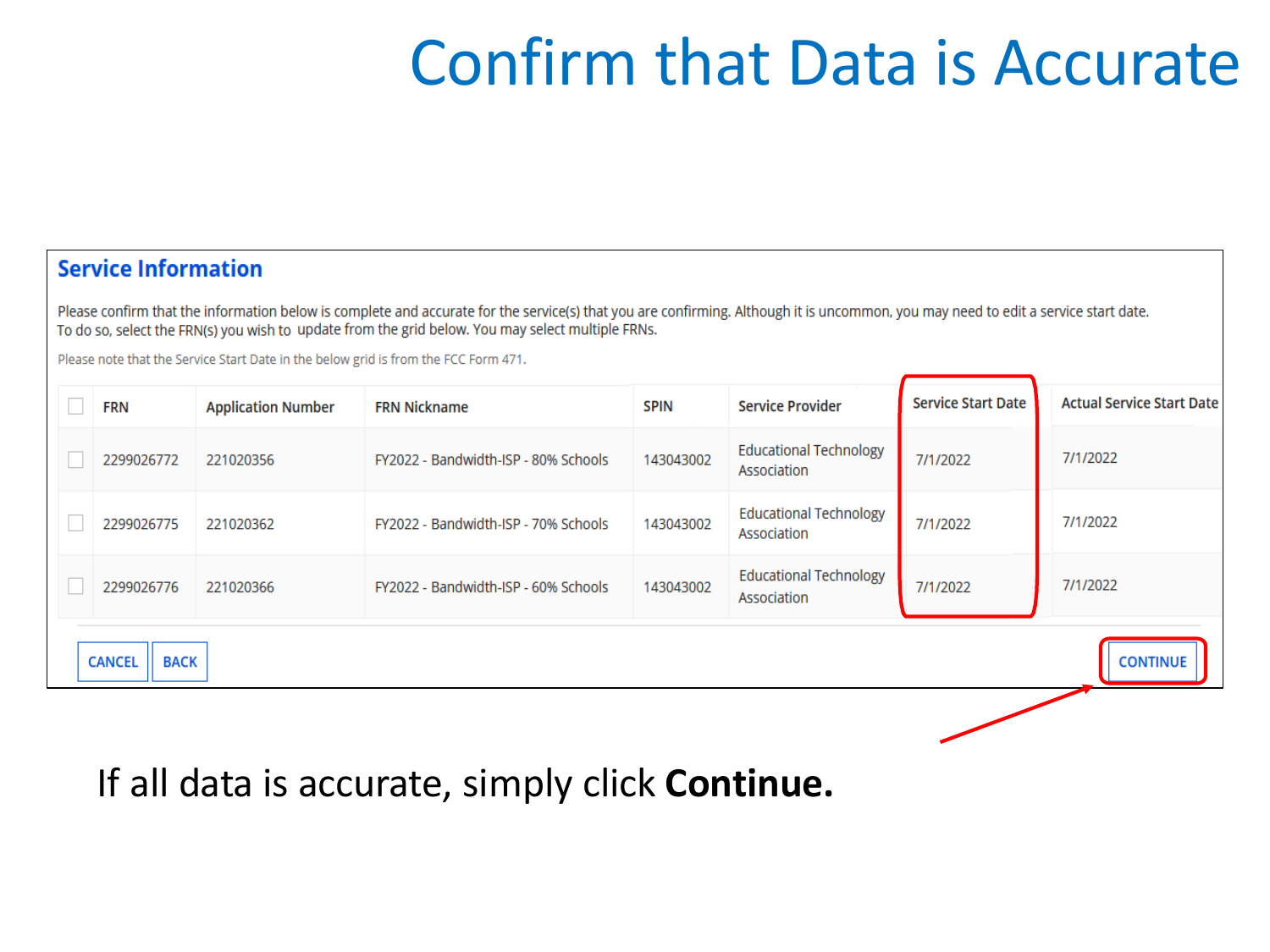## Confirm that Data is Accurate

|           |                                        |                                                          | To do so, select the FRN(s) you wish to update from the grid below. You may select multiple FRNs.<br>Please note that the Service Start Date in the below grid is from the FCC Form 471. |             |                                              |                           |                                  |
|-----------|----------------------------------------|----------------------------------------------------------|------------------------------------------------------------------------------------------------------------------------------------------------------------------------------------------|-------------|----------------------------------------------|---------------------------|----------------------------------|
|           | <b>FRN</b>                             | <b>Application Number</b>                                | <b>FRN Nickname</b>                                                                                                                                                                      | <b>SPIN</b> | <b>Service Provider</b>                      | <b>Service Start Date</b> | <b>Actual Service Start Date</b> |
|           | 2299026772                             | 221020356                                                | FY2022 - Bandwidth-ISP - 80% Schools                                                                                                                                                     | 143043002   | <b>Educational Technology</b><br>Association | 7/1/2022                  | 7/1/2022                         |
|           | 2299026775                             | 221020362                                                | FY2022 - Bandwidth-ISP - 70% Schools                                                                                                                                                     | 143043002   | <b>Educational Technology</b><br>Association | 7/1/2022                  | 7/1/2022                         |
|           | 2299026776                             | 221020366                                                | FY2022 - Bandwidth-ISP - 60% Schools                                                                                                                                                     | 143043002   | <b>Educational Technology</b><br>Association | 7/1/2022                  | 7/1/2022                         |
|           |                                        | <b>Actual Service Start Date for the Selected FRN(s)</b> |                                                                                                                                                                                          |             |                                              |                           |                                  |
| mm/dd/yyy | 齒                                      |                                                          |                                                                                                                                                                                          |             |                                              |                           |                                  |
|           | <b>UPDATE SELECTED FRNS START DATE</b> |                                                          |                                                                                                                                                                                          |             |                                              |                           |                                  |

**If you need to change the Service Start Date to a date LATER than what you listed on the 471**, check the box next to the FRN #, enter the revised date, and click on "Update Selected FRNS Start Date". Note: If this is for C1, USAC will reduce your funding if you push back your service start date.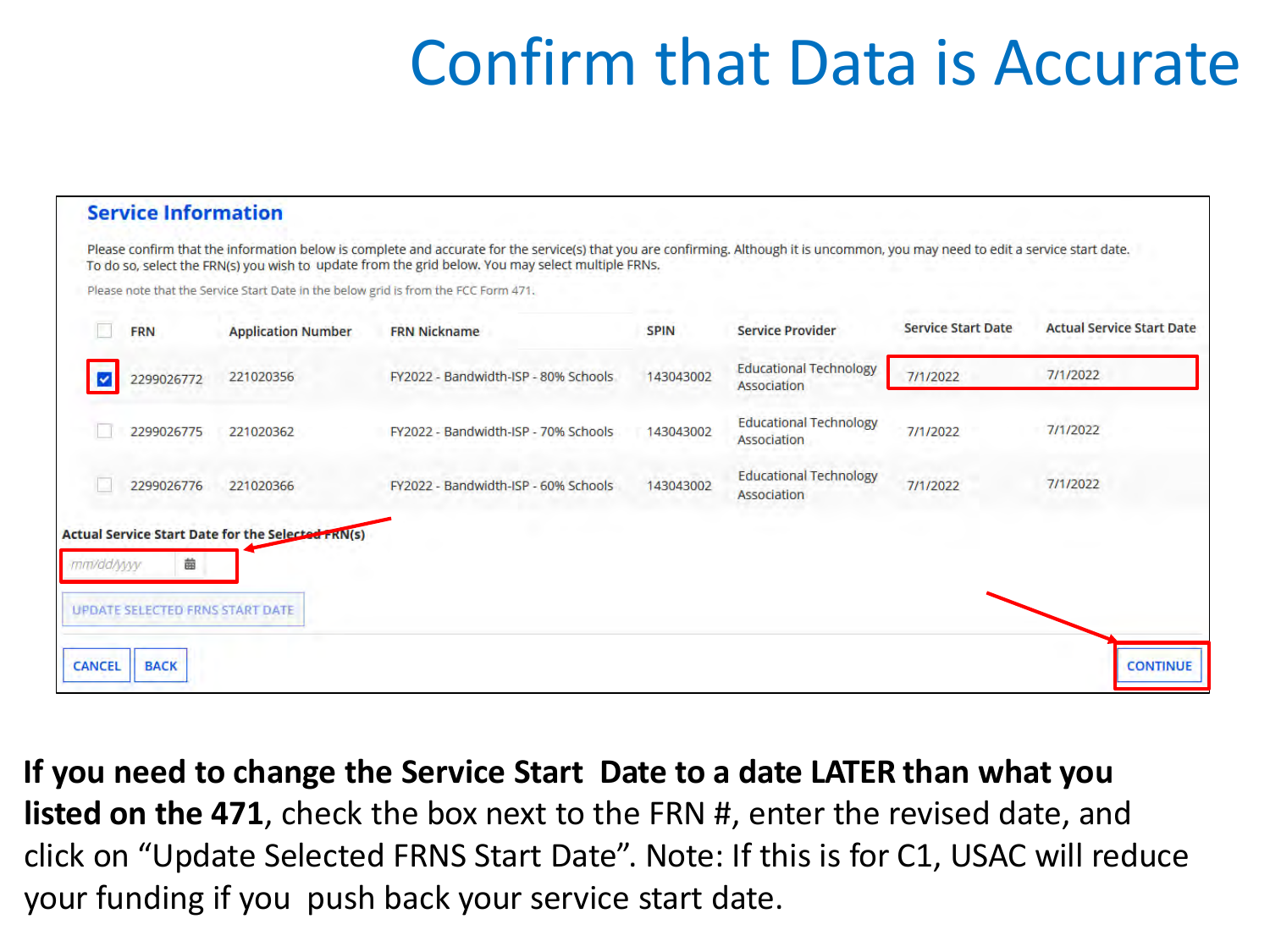# Early Filing/CIPA Waiver?

**Early Filing:** If the FCDL is received prior to July 31 and if your services will begin prior to July 31 (or equipment received before July 31), you should check the Early Filing box. Otherwise, don't check.

**CIPA Waiver: Do not check the CIPA waiver box**. If you are not CIPA compliant, but if asking for bandwidth circuits only, you will provide that certification later in the application.



**If you have Full Rights and are certifying the application, click Continue. (**If you don't have Full Rights, you must "Send for Certification" so a Full Rights EPC User can certify the Form 486.)

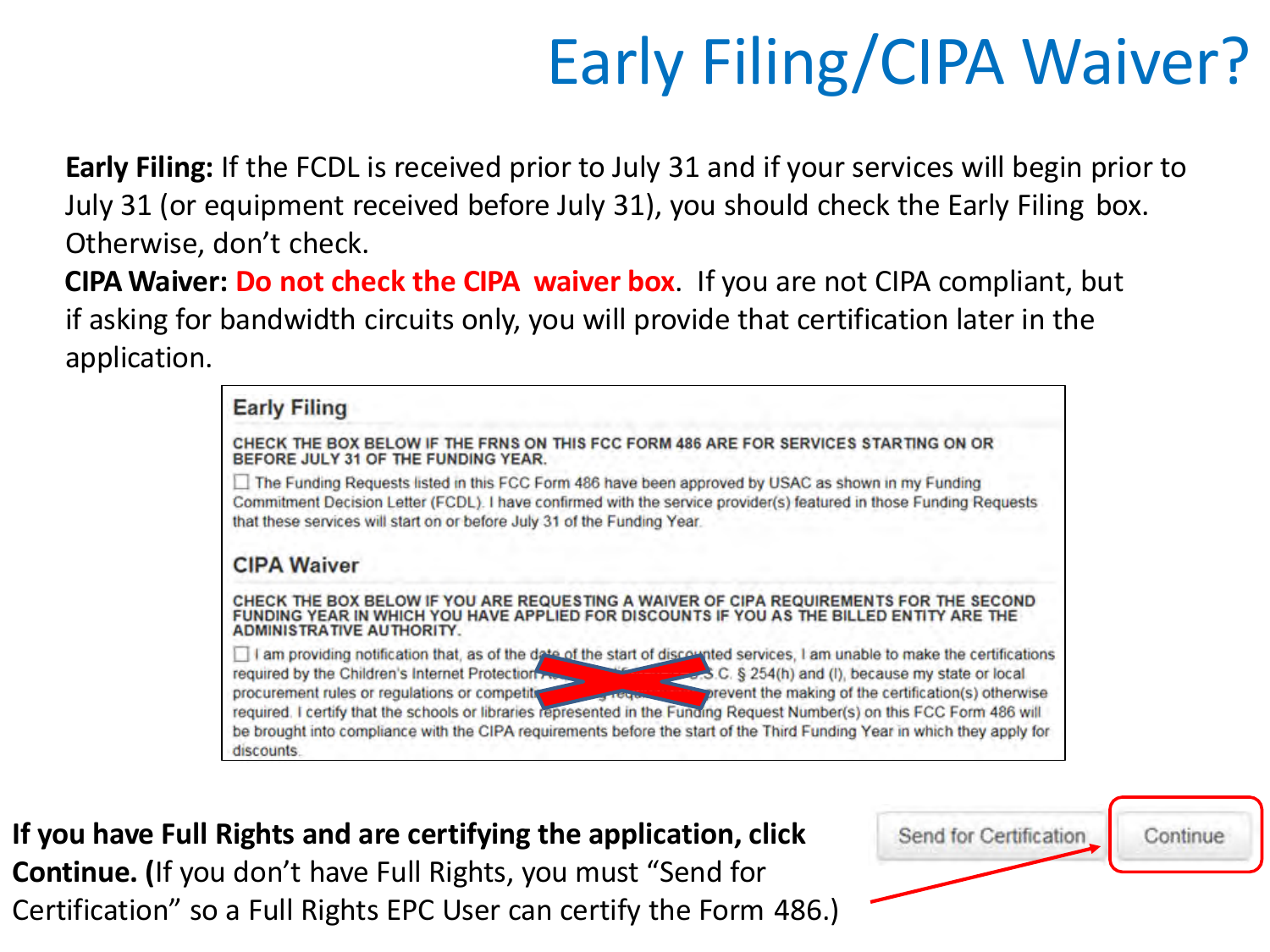# General Certifications – All Applicants

### Check the top 2 Certification boxes - required for all applicants.

#### **Certifications**

I certify that the services listed on this FCC Form 486 have been, are planned to be, or are being provided to all or some of the eligible entities identified in the FCC Form 471 application(s) cited above. I certify that there are signed contracts covering all of the services listed on this FCC Form 486 except for those services provided under tariff or on a month-to-month basis. I certify that I am authorized to submit this receipt of service confirmation on behalf of the above-named Billed Entity; that I have examined this request; and that, to the best of my knowledge, information, and belief, all statements of fact contained herein are true.

I understand that the discount level used for shared services is conditional, for future years, upon ensuring that the most disadvantaged schools and libraries that are treated as sharing in the services receive an appropriate share of benefits from those services. I recognize that I may be audited pursuant to this application and will retain for at least ten years (or whatever retention period is required by the rules in effect at the time of this certification) after the latter of the last day of the applicable funding year or the service delivery deadline for the funding request any and all records, including FCC Forms 479 where required, and, if audited, will make such records available to the Administrator.

### Scroll down to the CIPA Certifications.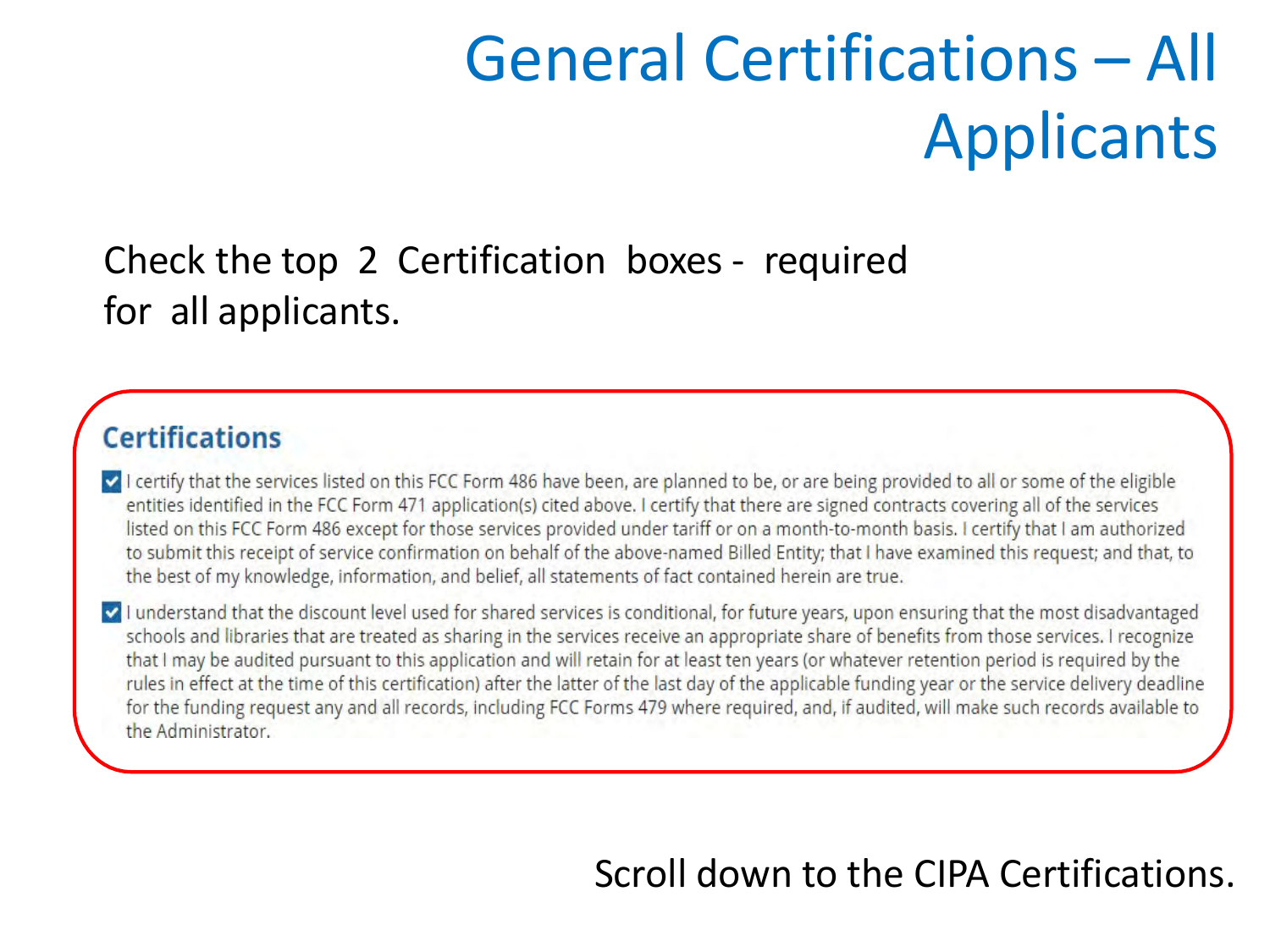### CIPA Certifications

#### **Be Careful!!!**

ONLY check the first circle to signify that you are CIPA compliant. Do NOT check the 2nd or 3rd buttons!

*If you are NOT CIPA compliant and are only receiving discounts on telecom services, which includes bandwidth circuits, check the 3rd box.*

| <b>CIPA Certifications</b>                                                                                                                                                                                                                                                                                                                                                                                                                                                                                                                                                                 |
|--------------------------------------------------------------------------------------------------------------------------------------------------------------------------------------------------------------------------------------------------------------------------------------------------------------------------------------------------------------------------------------------------------------------------------------------------------------------------------------------------------------------------------------------------------------------------------------------|
| O I tertify that as of the date of the start of discounted services: a. the recipient(s) of service represented in the Funding Request Number(s) on<br>this FCC Form 486 has (have) complied with the requirements of the Children's Internet Protection Act, as codified at 47 U.S.C. § 254(h) and<br>(1).                                                                                                                                                                                                                                                                                |
| I certify that as of the date of the start of discounted services: Pursuant to the Children's Internet Protection Act, as codified at 47 U.S.C. §<br>254(h) and (l), the recipient(s) of service represented in the Funding Request Number(s) on this Form 486: (FOR SCHOOLS and FOR<br>LIBRARIES IN THE FIRST FUNDING YEAR FOR PURPOSES OF CIPA) is (are) undertaking such actions, including any necessary procurement<br>procedures, to comply with the requirements of CIPA for the next funding year, but has (have) not completed all requirements of CIPA for<br>this funding year. |
| I certify that as of the date of the start of discounted services: The Children's Internet Protection Act does not apply because the recipient(s)<br>of service represented in the Funding Request Number(s) on this FCC Form 486 is (are) receiving discount services only for<br>telecommunications services.                                                                                                                                                                                                                                                                            |
| <b>CANCEL</b><br><b>BACK</b>                                                                                                                                                                                                                                                                                                                                                                                                                                                                                                                                                               |

#### Click **Preview**.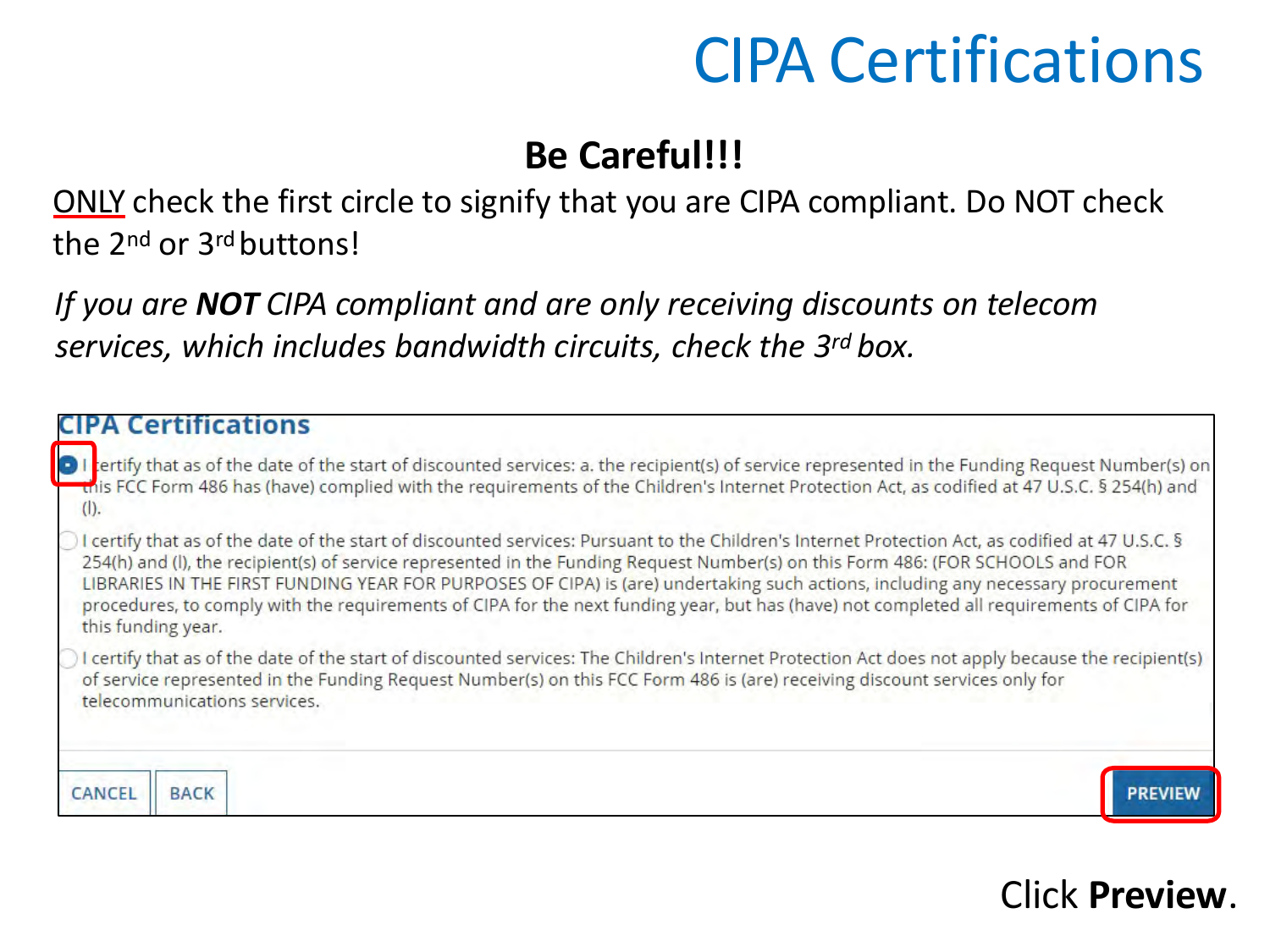### FCC Form 486 Preview

| <b>Form Details</b>             |                                                                                |                                                                                                                                                                                                                                                                                                                                                                                                                                                                                                                                                                                                                                                                                    |             |                                              |                               |                                        |
|---------------------------------|--------------------------------------------------------------------------------|------------------------------------------------------------------------------------------------------------------------------------------------------------------------------------------------------------------------------------------------------------------------------------------------------------------------------------------------------------------------------------------------------------------------------------------------------------------------------------------------------------------------------------------------------------------------------------------------------------------------------------------------------------------------------------|-------------|----------------------------------------------|-------------------------------|----------------------------------------|
|                                 | Nickname FY2022                                                                |                                                                                                                                                                                                                                                                                                                                                                                                                                                                                                                                                                                                                                                                                    |             | Funding Year 2022                            |                               |                                        |
|                                 | <b>Billed Entity Information</b>                                               |                                                                                                                                                                                                                                                                                                                                                                                                                                                                                                                                                                                                                                                                                    |             |                                              |                               |                                        |
| <b>COUNTY DISTRICT LIBRARY</b>  |                                                                                |                                                                                                                                                                                                                                                                                                                                                                                                                                                                                                                                                                                                                                                                                    |             | Billed Entity Number: 129000                 |                               |                                        |
| 117 S JACKSON ST                |                                                                                |                                                                                                                                                                                                                                                                                                                                                                                                                                                                                                                                                                                                                                                                                    |             | FCC Registration Number: 0011623568          |                               |                                        |
| NEW LEXINGTON, OH 43764         |                                                                                |                                                                                                                                                                                                                                                                                                                                                                                                                                                                                                                                                                                                                                                                                    |             | Applicant Type: Library System               |                               |                                        |
| <b>Main Contact</b>             |                                                                                |                                                                                                                                                                                                                                                                                                                                                                                                                                                                                                                                                                                                                                                                                    |             |                                              |                               |                                        |
|                                 | Name Lorrie Germann<br>Phone Number 740-253-1153                               |                                                                                                                                                                                                                                                                                                                                                                                                                                                                                                                                                                                                                                                                                    |             | Email                                        | jane.smith@county.library.org |                                        |
| <b>Service Information</b>      |                                                                                |                                                                                                                                                                                                                                                                                                                                                                                                                                                                                                                                                                                                                                                                                    |             |                                              |                               |                                        |
| <b>FRN</b>                      | <b>Application Number</b>                                                      | <b>FRN Nickname</b>                                                                                                                                                                                                                                                                                                                                                                                                                                                                                                                                                                                                                                                                | <b>SPIN</b> | <b>Service Provider</b>                      | <b>Service Start Date</b>     | <b>Actual Service Start Date</b>       |
| 2299026772                      | 221020356                                                                      | FY2022 - Bandwidth-ISP - 80% Schools                                                                                                                                                                                                                                                                                                                                                                                                                                                                                                                                                                                                                                               | 143043002   | <b>Educational Technology</b><br>Association | 7/1/2022                      | 7/1/2022                               |
| 2299026775                      | 221020362                                                                      | FY2022 - Bandwidth-ISP - 70% Schools                                                                                                                                                                                                                                                                                                                                                                                                                                                                                                                                                                                                                                               | 143043002   | <b>Educational Technology</b><br>Association | 7/1/2022                      | 7/1/2022                               |
| 2299026776                      | 221020366                                                                      | FY2022 - Bandwidth-ISP - 60% Schools                                                                                                                                                                                                                                                                                                                                                                                                                                                                                                                                                                                                                                               | 143043002   | <b>Educational Technology</b><br>Association | 7/1/2022                      | 7/1/2022                               |
| <b>Certifications</b>           |                                                                                |                                                                                                                                                                                                                                                                                                                                                                                                                                                                                                                                                                                                                                                                                    |             |                                              |                               |                                        |
|                                 |                                                                                | The Funding Requests listed in this FCC Form 486 have been approved by USAC as shown in my Funding Commitment Decision Letter (FCDL). I have confirmed with the service providents) featured in those<br>Funding Requests that these services will start on or before July 31 of the Funding Year.                                                                                                                                                                                                                                                                                                                                                                                 |             |                                              |                               |                                        |
| true.                           |                                                                                | I certify that the services listed on this FCC Form 486 have been, are planned to be, or are being provided to all or some of the eligible entities identified in the FCC Form 471 application(s) cited above. I certify that<br>there are signed contracts covering all of the services listed on this FCC Form 486 except for those services provided under tariff or on a month-to-month-basis. I certify that I am authorized to submit this receipt<br>of service confirmation on behalf of the above-named Billed Entity: that I have examined this request; and that, to the best of my knowledge, information, and belief, all statements of fact contained herein are     |             |                                              |                               |                                        |
|                                 | and, if audited, will make such records available to the Administrator.        | ight understand that the discount level used for shared services is conditional, for future years, upon ensuring that the most disadvantaged schools and libraries that are treated as sharing in the services receive an<br>appropriate share of benefits from those services. I recognize that I may be audited pursuant to this application and will retain for at least ten years (or whatever retention period is required by the rules in effect<br>at the time of this certification) after the latter of the last day of the applicable funding year or the service delivery deadline for the funding request any and all records, including FCC Forms 479 where required, |             |                                              |                               |                                        |
|                                 | Children's Internet Protection Act, as codified at 47 U.S.C. § 254(h) and (i). | In certify that as of the date of the start of discounted services: a. the recipient(s) of service represented in the Funding Request Number(s) on this FCC Form 486 has (have) complied with the requirements of the                                                                                                                                                                                                                                                                                                                                                                                                                                                              |             |                                              |                               |                                        |
| <b>CANCEL II</b><br><b>BACK</b> |                                                                                |                                                                                                                                                                                                                                                                                                                                                                                                                                                                                                                                                                                                                                                                                    |             |                                              |                               | <b>PRINT PREVIEW</b><br><b>CERTIFY</b> |

Note: If you click on "Print Preview", there will be certifications not previously displayed. These are for other applicant types. Click on "**Certify**".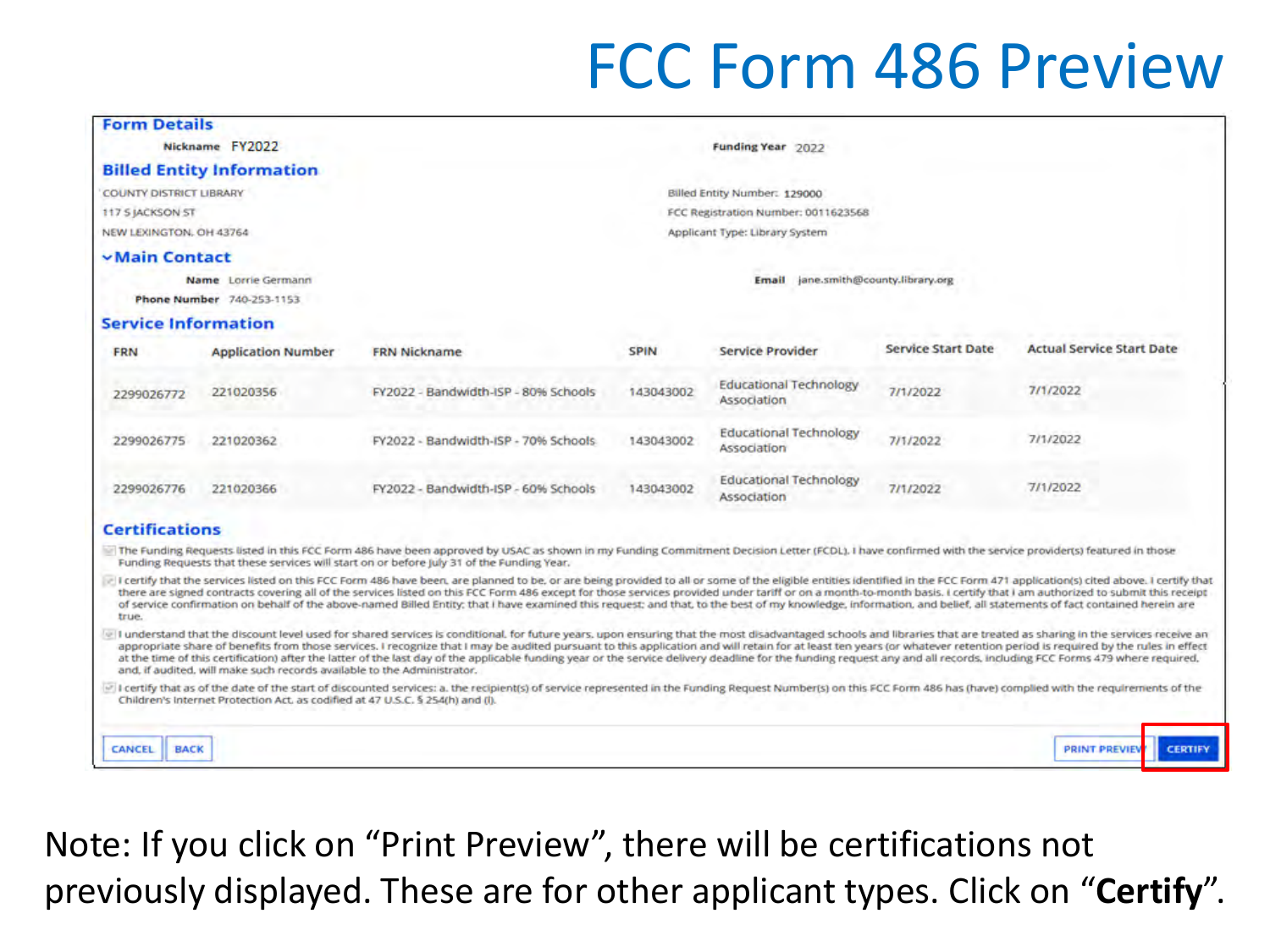# Confirmation Page After **Certifying**

#### **Certifier Information**

#### You have successfully filed FCC Form 486 #96209

Click here to view and print the FCC Form 486

**Certification Date** 

7/15/2022 2:00 EDT

**Authorized Person** 

Name Jane Doe

**Title Director** 

Employer **Local County Library** 

Address 123 Main St. Any Town, OH 45000

Phone 555-222-0000

jane.doe@mylib.org Email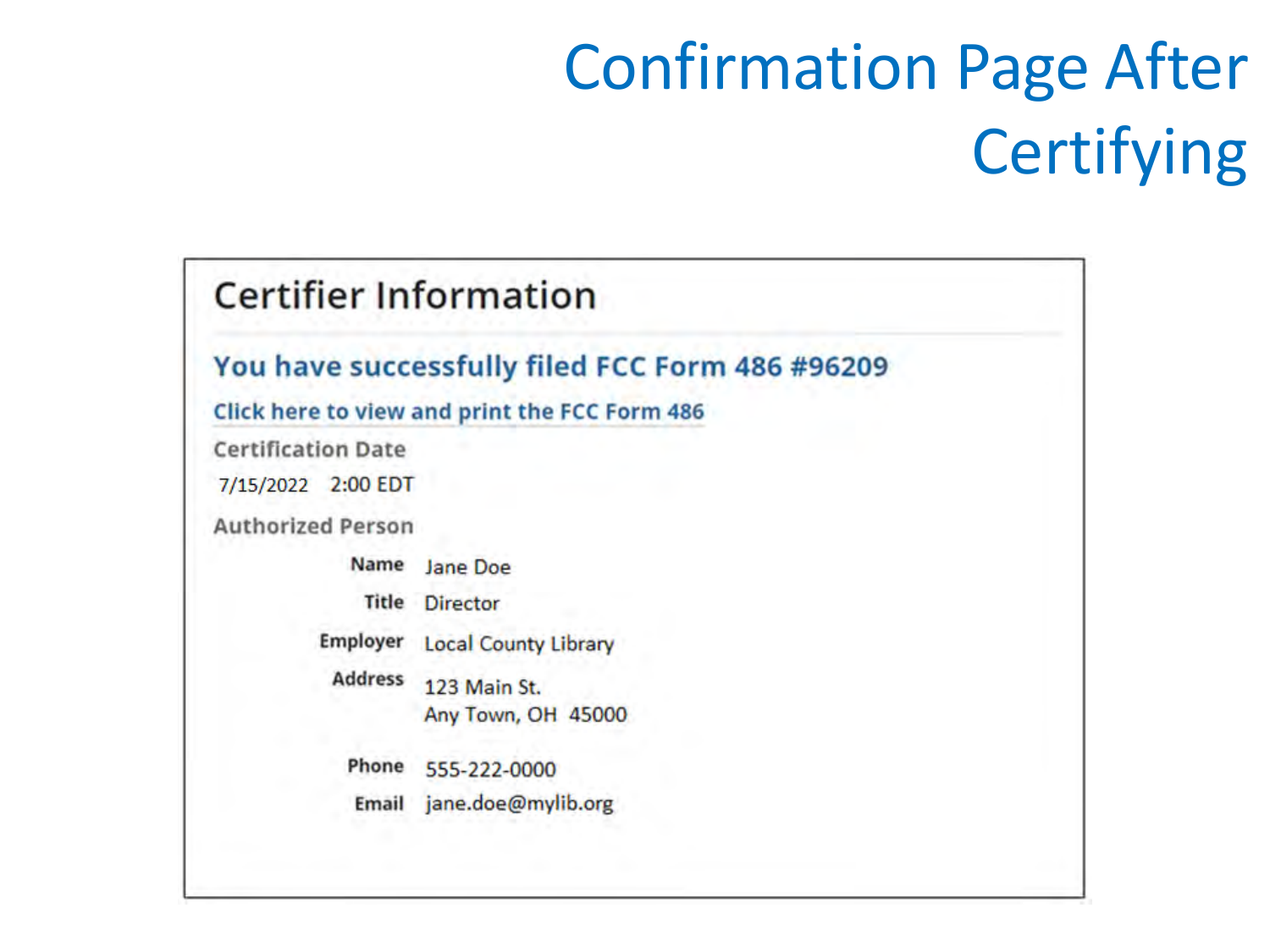## Form 486 Approval via E-mail

#### The Form 486 Notification Letter will be e-mailed to the 486 contact

E-rate Productivity Center USAC has received and reviewed FCC Forms 486 containing Funding Request Numbers (FRNs) included in the attached files. You may receive additional FCC Form 486 notifications about funding requests that you identified in other FCC Forms 486. Each service provider included on the FCC Form 486 Notification Letter will also be provided with the information in this notification.

Please read the attached FCC Form 486 Notification Letter and corresponding Excel file for important information about any changes made to the form and/or the FRNs.

#### **NEXT STEPS**

. If not determined already, we recommend applicants and service providers discuss invoicing options, and ensure that both parties are familiar with the invoice deadline date.

. Applicants have the option of receiving a bill from service providers for any non-discounted portion, as stated in program rules. Program rules also require participants to maintain documentation for at least 10 years after the last day of the applicable funding year or the ... More

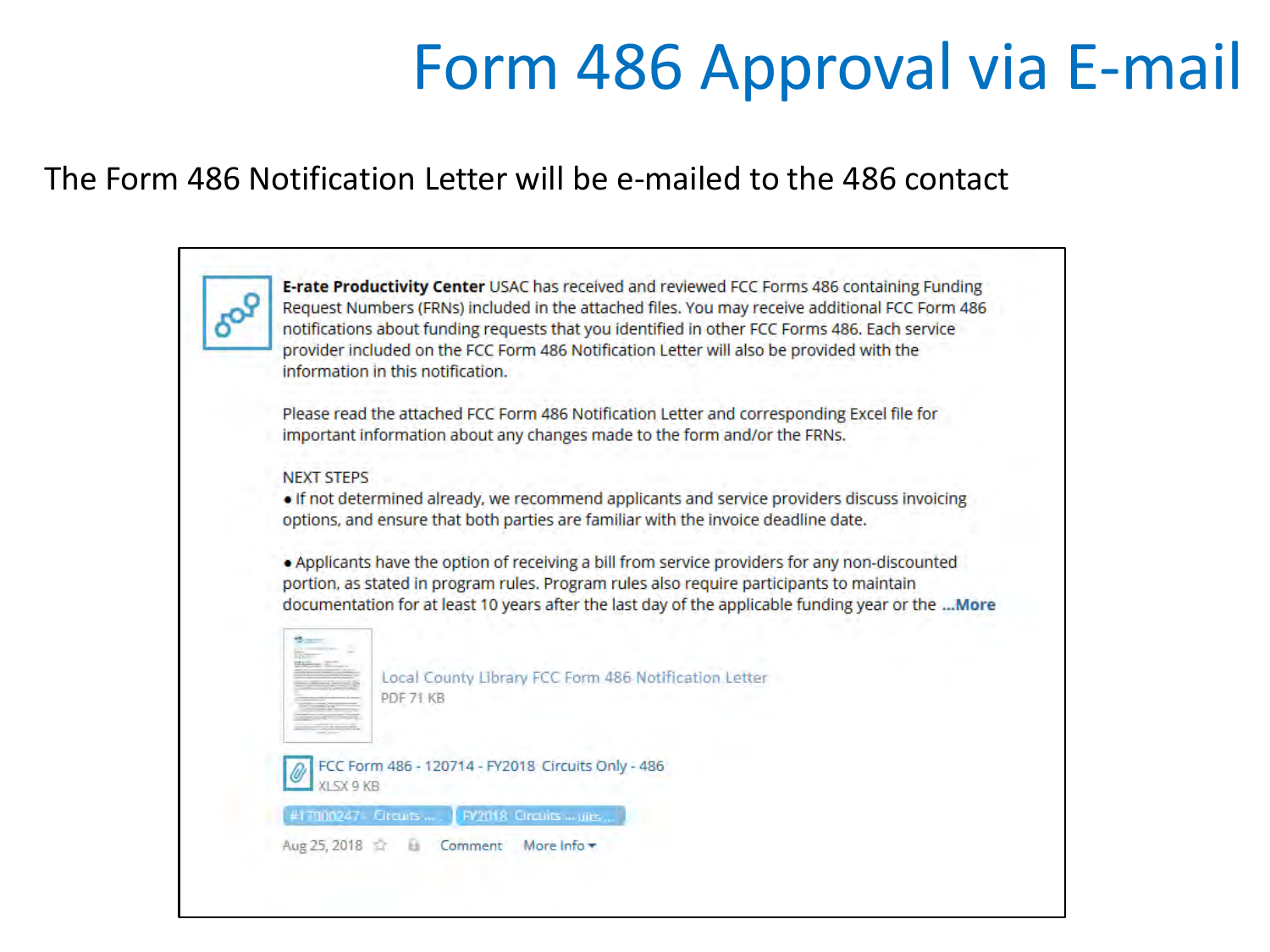# Form 486 Approval in EPC

### At the top of your EPC Landing Page under "Notifications", select 'Form 486 Notification Letter'

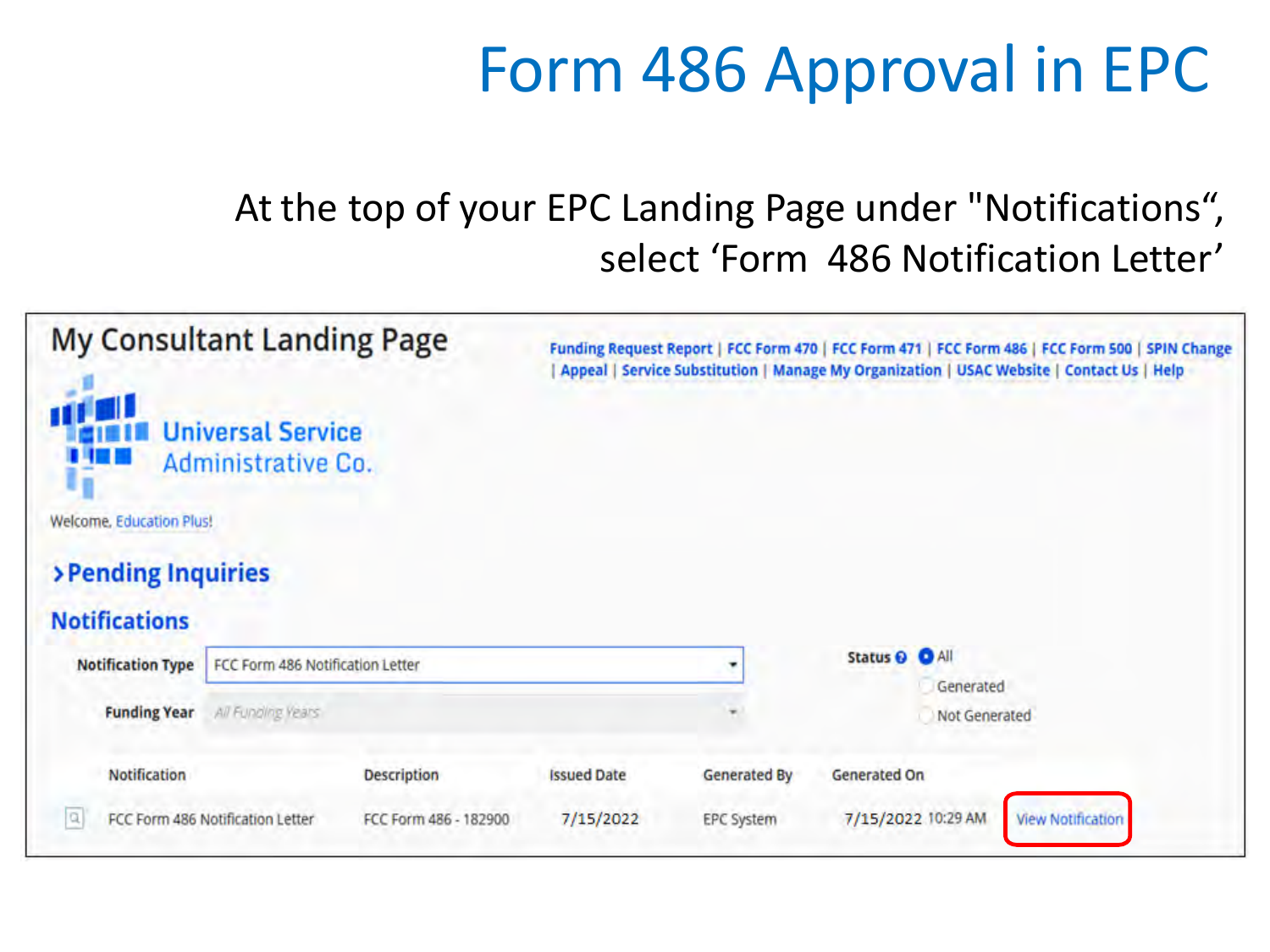

### **Do you have questions?**